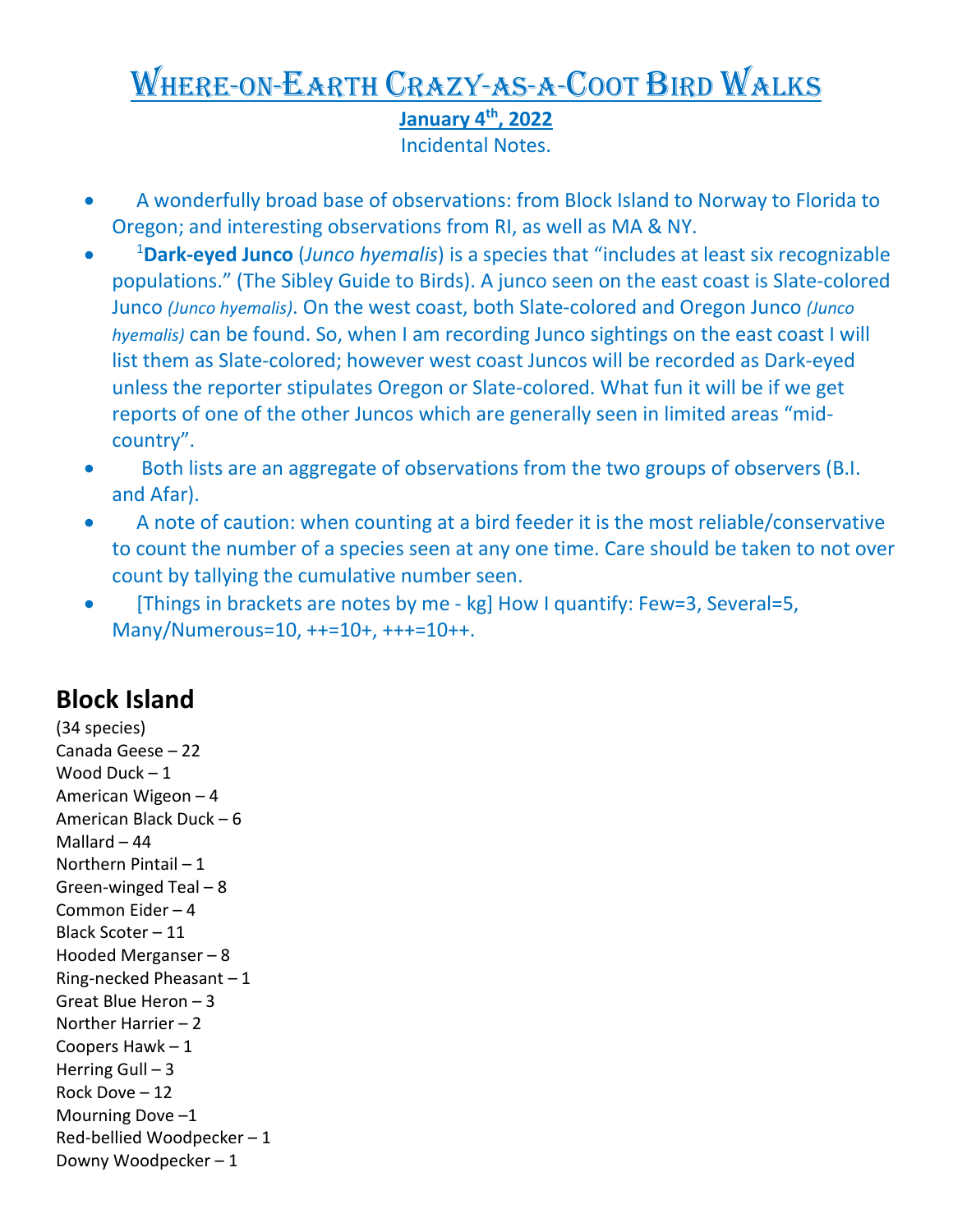American Kestrel – 1 Blue Jay  $-4$ American Crow – 21 Fish Crow – 4 Black-capped Chickadee – 9 White-breasted Nuthatch – 1 Carolina Wren – 8 American Robin – 30+ Hermit Thrush – 1 European Starting – 72+ Song Sparrow – 7 White-throated Sparrow – 12 Northern Cardinal – 17 Red-winged Blackbird – 4 House Finch – 37+

Sharp-shinned Hawk – 1

Common Gallinule – 3 American Coot – 12 Solitary Sandpiper – 1

Unidentified very large raptor – 2

**From Afar** Narragansett (Whale Rock, Black Rock & Scarborough Beach), South Kingston , Barrington, RI; Jamesport, NY; Woburn, MA; Sarasota, FL. Pleasant Hill, OR; Drangedal, Norway; (72 + 2 unidentified species) Canada Goose – 47 Mute Swan – 7 Gadwall – 12 American Wigeon – 5 American Black Duck – 1 Mallard  $-73$ Common Eider – 15 Black Scoter – 8 Bufflehead – 8 Hooded Merganser – 10 Red-breasted Merganser – 6 Brown Pelican – 2 Cormorant species – 1 Great Blue Heron – 2 Great Egret  $-2$ Snowy Egret – 1 Roseate Spoonbill – 2 Wood Stork – 1 Limpkin – 1 Anhinga – 2 Black Vulture – 3 Turkey Vulture – 18 Bald Eagle  $-1$ Northern Harrier – 1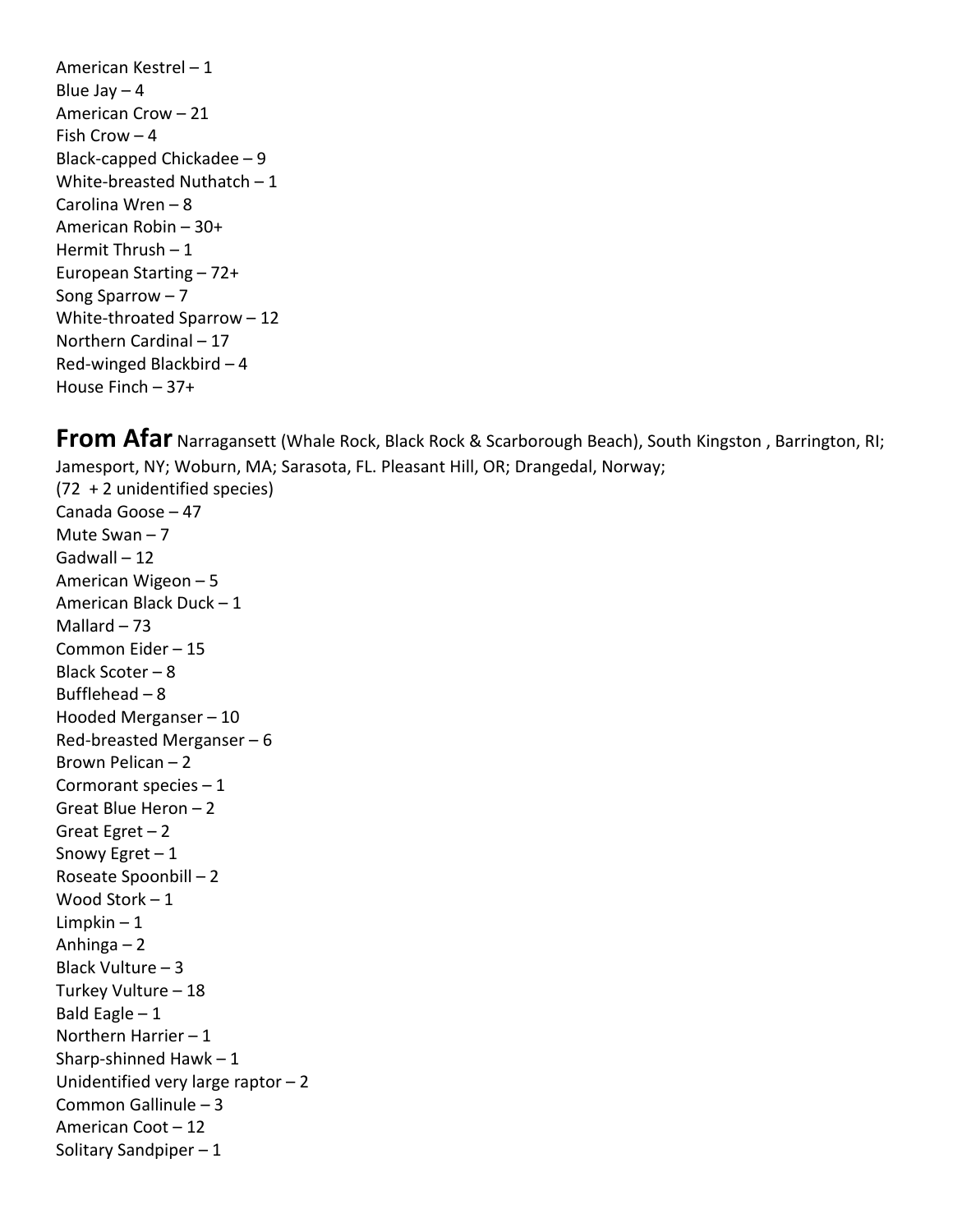Sanderling – 68 Herring Gull – 71 Great Black-backed Gull – 2 Mourning Dove  $-6$ Eastern Screech Owl – 1 Great Horned Owl – 1 Belted Kingfisher – 1 Red-bellied Woodpecker – 1 Downy Woodpecker – 3 Hairy Woodpecker – 3 Northern Flicker – 2 Pileated Woodpecker – 1 Eastern Phoebe – 1 Blue Jay  $-9$ Stellar Jay – 3 California Scrub Jay – 1 American Crow – 203  $*$ Great Tit – 40 \*Blue Tit  $-10$ \*Spruce Tit  $-2$ Black-capped Chickadee – 20 Tufted Titmouse – 7 White-breasted Nuthatch – 2 Carolina Wren – 16 Blue-gray Gnatcatcher – 8 Golden-crowned Kinglet – 1 Hermit Thrush – 6 American Robin – 86 Gray Catbird – 4 European Starling – 300 Snow Bunting -26 Pine Warbler – 6 Yellow-breasted Chat – 1 Spotted Towhee – 4 Eastern Towhee – 2 Fox Sparrow – 1 Song Sparrow – 7 Swamp Sparrow – 1 White-throated Sparrow – 66 Slate-colored<sup>1</sup> Junco – 34 Dark-eyed Junco – 20+ Northern Cardinal – 13 House Finch – 9 Pine Siskin – 1 House Sparrow – 1

\*European species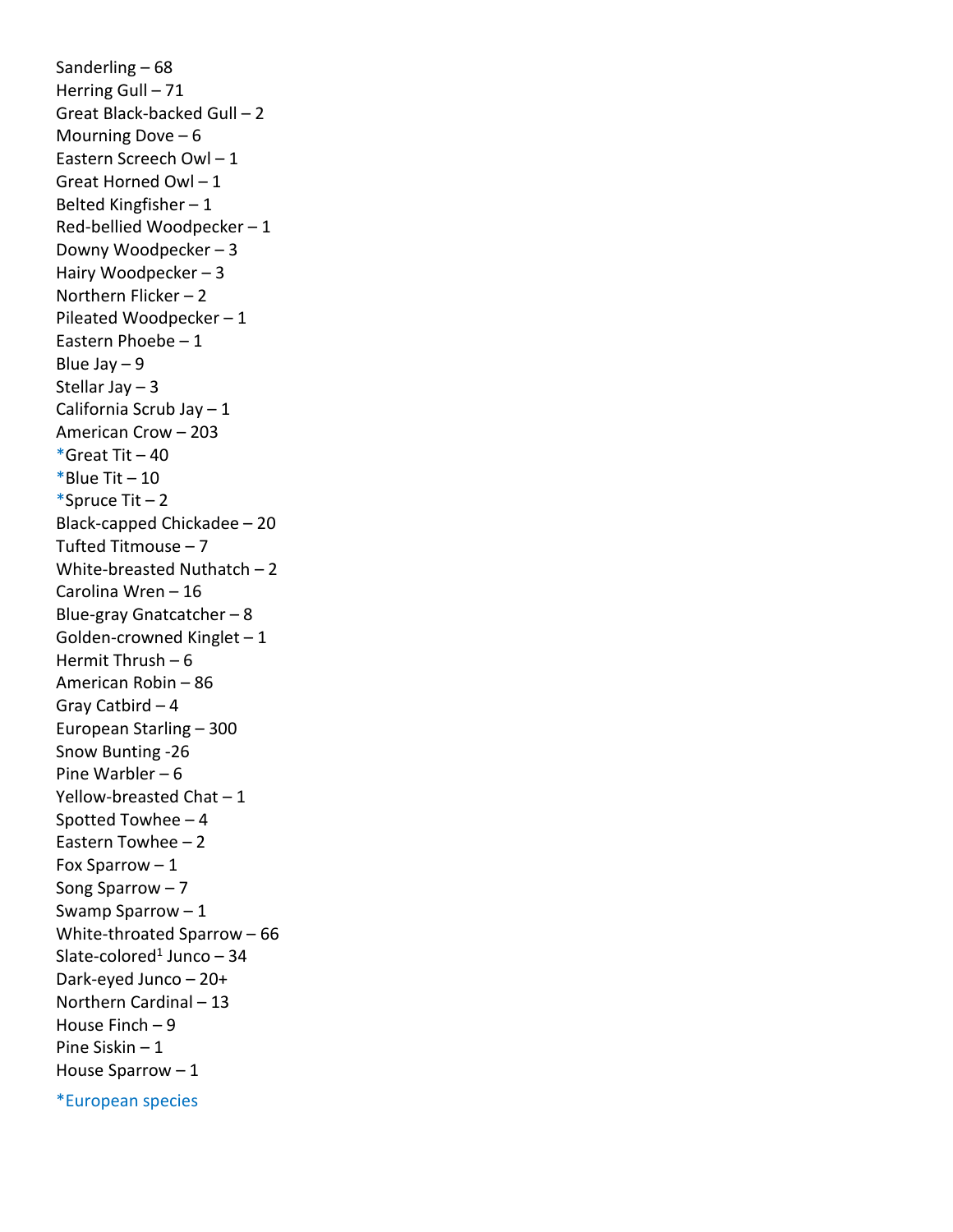**Chris Blane** – Home yard to Georgian Swamp: A. Black Duck 2, Green-winged teal 5, Wood duck 1, Canada Goose 2, Mallard 5, Hooded Merganser 3, Great Blue Heron 1, Marsh Hawk 1, Pheasant calling 1, Robins 10+, House Finch 20+,

**Crazy-as-a-Coot Bird Walkers** eBird report: Comings Loop -Chalet Pt./Payne/KADUMA, Washington, Rhode Island, US. Jan 4, 2022 8:30 AM - 10:00 AM. Protocol: Traveling 1.25 mile(s). Checklist Comments: Sunny, NW breeze and cold (19F to start). Start at bluffs, overland via Comings easement to Payne Rd. - south end of Sands Pond - loop back via "Kaduma" road to Comings road. Participants: Nigel Grindley, Cathy Joyce, Heather Hatfield, Socha Cohen, Susan Matheke, Amy Keeler, Kim Bubko, Tracy Finn, Vicki Butlevska, Judy & Sarah Gray, Brook Santamaria & children (Anna Perrena, Cassander, Aurelia) & Kim G. 23 species: Mallard 3, American Black Duck 5, Common Eider 4, Black Scoter 11, Bufflehead 11, Hooded Merganser 3, Herring Gull 3, Great Blue Heron 1, Northern Harrier 1, Cooper's Hawk 1, Redbellied Woodpecker 1, Downy Woodpecker 1, American Crow 5, Black-capped Chickadee 5, Carolina Wren 6, European Starling 22, Hermit Thrush 1, American Robin 10, House Finch 10, White-throated Sparrow 1, Song Sparrow 6, Red-winged Blackbird 4, Northern Cardinal 9

**Dan Kasuba** – Red Bug slough Sarasota, FL 1/4/22, 10-11 am and several birds in various neighborhoods. 1 limpkin, 1 wood stork, 1 GBH, 1 snowy egret, 2 great egrets, 1 Eastern phoebe, 3 common galinules, 6 Carolina wrens, 2 anhingas, 1 cormorant, 12 turkey vultures, 3 black vultures, 2 roseate spoonbills, 8 blue gray gnatcatchers, 6 pine warblers, 1 solitary sandpiper, 2 brown pelicans, 1 Eastern screech owl, 1 sharp shinned hawk, 1 pileated woodpecker and many American crows ?( 200) Thanks and enjoy!

**Erica Anderson** - Pleasant Hill, Oregon – Hi Kim, Today it was rainy, cold and pretty winter-y weather here in the Pacific Northwest. Thankfully our snow came and went without mishaps down on the valley floor. As a consequence of the weather I did my birding at the feeders and the environs out my windows.

Spotted Towhee 4, House Finch 5, White-throated Sparrow 1 (first time for me in Oregon), Fox Sparrow 1, Song Sparrow 2, Stellar Jay 3, California Scrub Jay 1, Dark-eyed Junco (many varieties) 20+, Black Capped Chickadee 5, Pine Siskin 1.

**Faye Benedict** – Drangedal, Norway: Report from the veranda yesterday, Sunflower City: ca. 40 great tits, 10 blue tits, 2 spruce tits. [see photo below] They're lovin' it! Faye

**Heather Hatfield** – Home feeders & Dorries Cove residence: A. Kestrel 1, Mallard 2, A. Wigeon 4, White-throated Sparrow 11, House Fince 7, BC Chickadee 4, Mourning Dove 1, Song Sparrow 1, E. Starling 50+, Downy Woodpecker 1, Northern Cardinal 6, White-breasted Nuthatch 1, Blue Jay 1.

**Kim Gaffett** – Going about my day on BI: (Home) Mallards 20, American Crow 6, Canada Geese 20, Blue Jay 3, Carolina Wren 1, N. Cardinal 2, (Along the roads & etc.) Rock Dove 12, (Meadow Hill trail) Carolina Wren 1, A Crows 10+, Fish Crow 4, Amer. Robin 10+

**Lauren Miller-Donnelly** – ON Tuesday I stopped by Whale Rock in the morning before a meeting we had at Black Rock in Narragansett. I pulled up an instantly I saw and heard many white-throated sparrows in the thickets. I had 3 catbirds and 4 Hermit thrushes, which was awesome! Later on at the meeting Tim Mooney informed me he had also stopped by Whale Rock and had a Yellow-breasted Chat there (WHAT?!?!? I missed it)! Tim had his bins out at Black Rock, too but I also had some pre-time to search the thickets there.

 Here is my Whale Rock (Narragansett) report. Excellent spot for winter thicket birds: Common Eider 2, Herring Gull 2, Hairy Woodpecker 1, Blue Jay 4, Black-capped Chickadee 6, Tufted Titmouse 2, Goldencrowned Kinglet 1, White-breasted Nuthatch 1, Carolina Wren 4, Gray Catbird 3, Hermit Thrush 4, American Robin 22, House Sparrow 1, White-throated Sparrow 22, Song Sparrow 3, Northern Cardinal 4.

 Black Rock, Narragansett: Common Eider 2, Black Scoter 8, Red-breasted Merganser 3, Sanderling 28, Herring Gull 5, Great Black-backed Gull 1, Black-capped Chickadee 3, Carolina Wren 3, Gray Catbird 1, House Finch 4, White-throated Sparrow 8, Eastern Towhee 2, Northern Cardinal 2.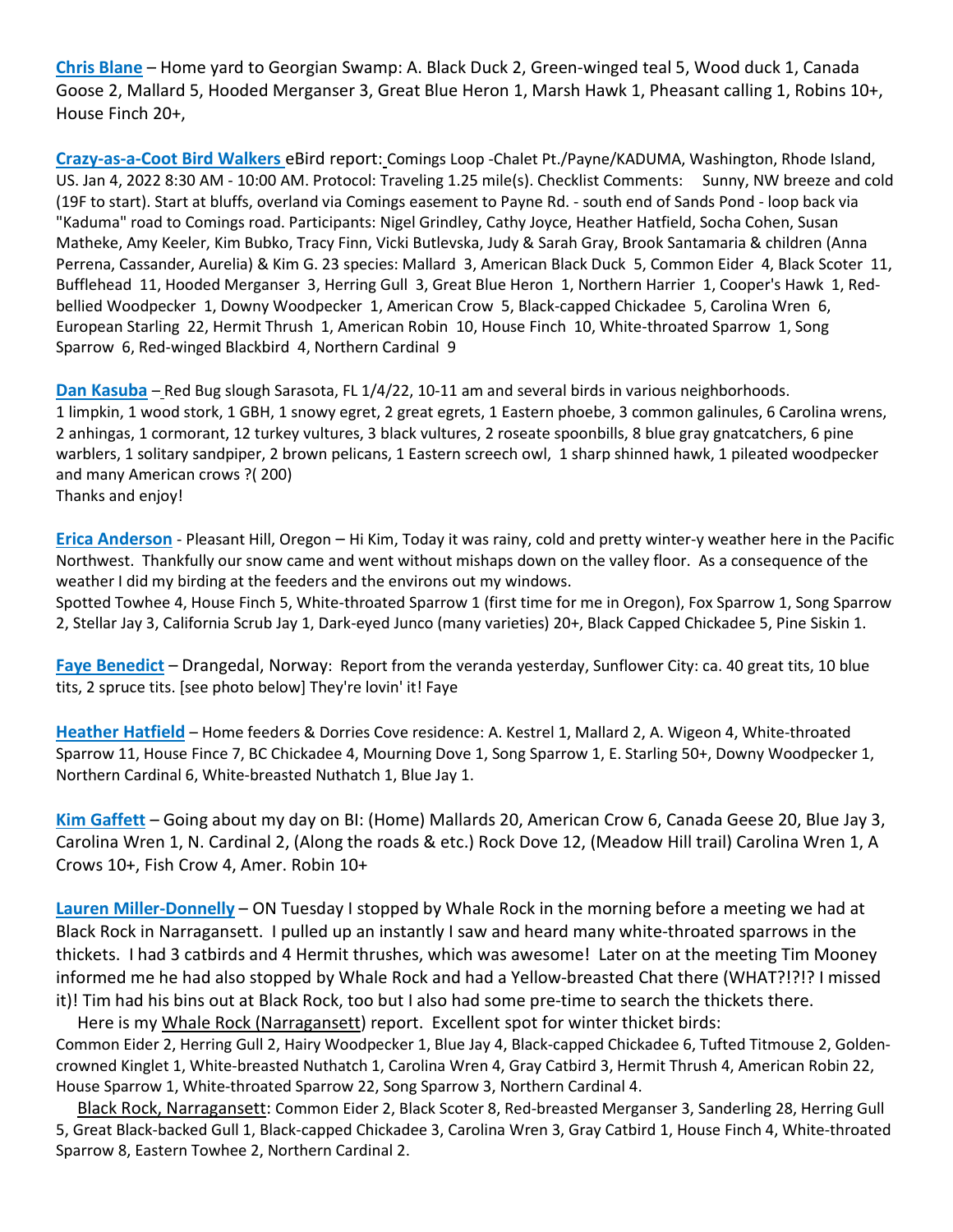After the meeting I stopped by Scarborough Beach at just the right time, when a Northern Harrier was flying past. & I also noticed a good sized group of snow buntings, so I took a report there as well: Sanderling 40, Herring Gull 1, Northern Harrier 1, Snow Bunting 26.

I had an awesome bird at Brenton Point on the 31st, my 93rd bird of January was a Lapland Longspur! And to top it off, I was the first to record it. Missed the King Eider though. Take care, Lauren [Great bird, lucky you congratulations. A testament to getting out there to look around.]

**Maggie Komosinski** – Jamesport, NY: Hi, yesterday was spent almost all day with the horses, so I don't have a report for you, except to say that we watched 6 T. Vulture soaring and circling overhead, high and low, seemingly lazy but we know they searched for a waft of decaying, edible! Also had over 300 starling (est.) And a band of a dozen junco. Two very large raptors flew at a distance: unable to id. So, not too bad a report for a non-walk bird walk.

**Nigel Grindley** – Hi Kim, Cathy and I checked out Warden's Pond & Cooneymus Swamp this afternoon and saw: Great Blue Heron  $-1$ , Mallard  $-14$ , Northern Pintail  $-1$ , Green-winged Teal  $-3$ , Hooded Merganser  $-2$ . Cheers,

**Tim Mooney** – Thanks Kim, for the reminder about Where-on-Earth. Good birding out there today!

Echo Lake, Barrington, RI – sunny, 22 degrees: Bald Eagle – 1 (adult plumage, soaring over the pond – how do birds that big just appear from nowhere?),Hooded Merganser – 4, Great Blue Heron – 1 (looking positively frozen on the pond shore), Belted Kingfisher – 1, American Black Duck – 2, Mallard – 15 (flying over in a tight formation), Canada Goose – 6, Herring Gull – 1, Song Sparrow – 1

Mussachuck Creek, Barrington, RI: Gadwall – 12, American Wigeon – 3, Canada Goose – 7

 TNC's Whale Rock Preserve, Narragansett RI – sunny, 26 degrees: Yellow-breasted Chat – 1 (First one for me), Bufflehead – 8, Common Eider – 11, Red-breasted Merganser – 3, Great Black-backed Gull – 1, Hermit Thrush – 2, American Robin – 14, Northern Cardinal – 2, Carolina Wren – 3, Downy Woodpecker – 1 (I was watching this woodpecker about a foot off the ground when the chat popped up.)

Blue Jay  $-$  1, American Crow  $-$  1, White-throated Sparrow  $-$  10 (7 birds right at the edge of the parking lot, and 3 more down the trail).

**Tom Fetherston** – Hi Kim, Here is my list for today. Most sightings were in my yard as usual, a few from Worden's Pond, which had a fringe of ice. Maggie & I did a trip through the east edge of Great Swamp across from Emilie's house. Labs & looking for songbirds don't mix particularly well but I did see some. The only species not also in my yard was American robin. I'll note Great Swamp separately, as usual birds seen from my dock will have WP for Worden's Pond next to them.

American crow (2), Herring gull (50)\* WP, Downy woodpecker (1), Tufted titmouse (3)\*, Slate colored junco (2)\*, Northern cardinal (3), Song sparrow (1)\*, White throated sparrow (1)\*, Northern flicker (1), White breasted nuthatch (1)\*, Mourning dove (5), Blue jay (3), Red bellied woodpecker (1), Hairy woodpecker (2) male & female, Canada goose (18) WP, Swamp sparrow (1)\*, Mallard (8) WP, Mute swan (2) WP

Great Swamp - American robin (50)\*, Northern flicker (1), Blue jay (1), White throated sparrow (24)\* - Slate colored junco (20)\*

 \* With a flock in motion I use my "biologist's best guess". At the feeder, I only count multiples of a species if I can see them all at the same time. Some move in and out quickly so could be different individuals.

Of note that before sunrise it was 14 degrees and NO birds were moving. The action picked up quickly once the sun came up and the temperature reached a balmy 18  $\odot$  Cool having four species of woodpeckers! Only needed a pileated for a grand slam. Cheers, Fether

**Vicki & Lawrence Kikuci** HI Kim, Happy New Year! Lawrence and I went to Horn Pond in Woburn MA today to look for birds and here is what we found: Great horned owl -1, American wigeon -2, Mallard- 50

Mute swan -5, Herring gull -12, Hooded merganser -6, American Coots -12, Canada goose -16, Mourning dove -1, Downy woodpecker -1, BC chickadee -6, Tufted titmouse -2, White-throated sparrow -1, Northern cardinal -2. I hope you had a great day as well and we look forward to seeing the list! Peace, Vicki